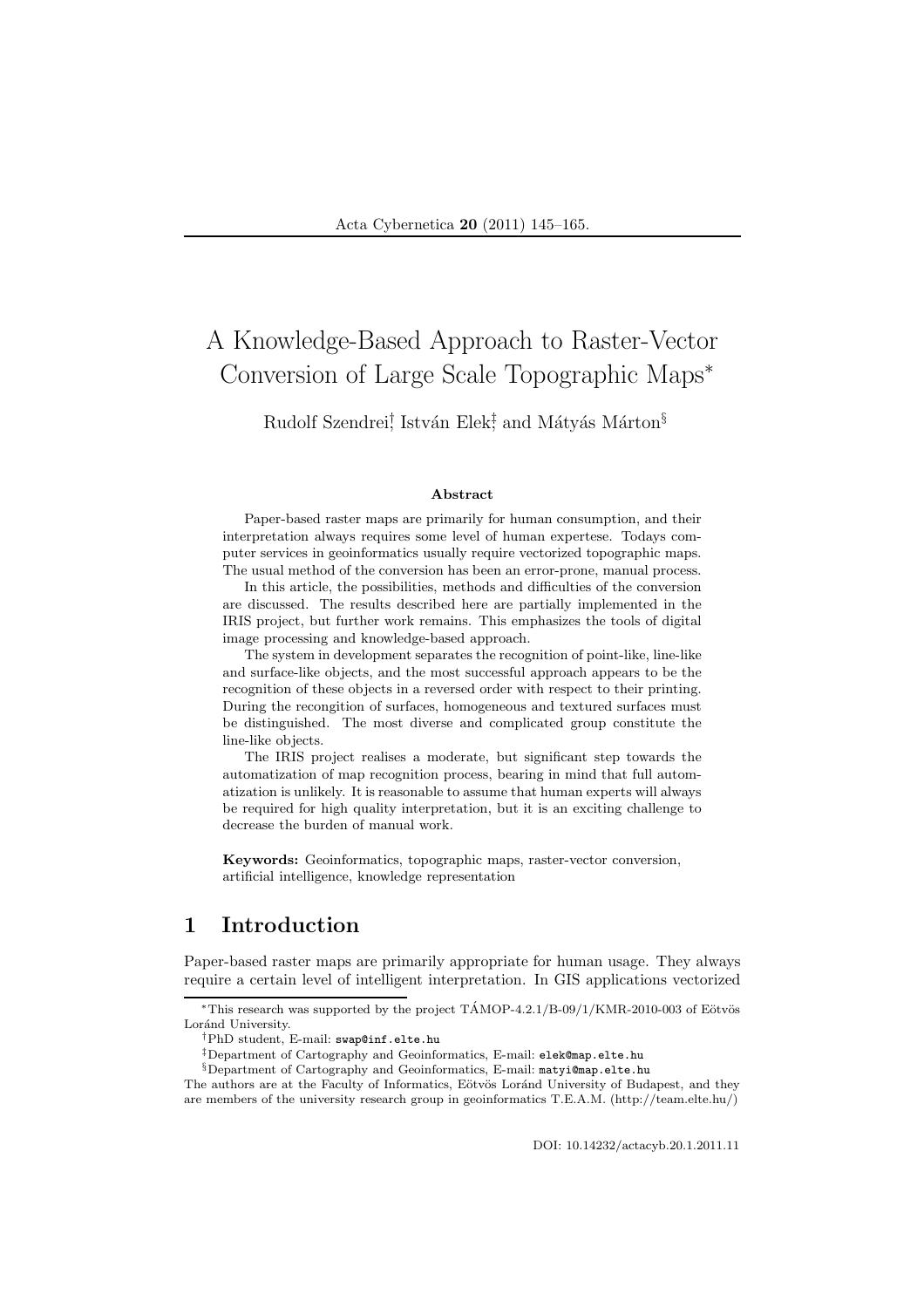maps are preferred. Especially, government, local authorities and service providers tend to use topographic maps in vectorized form. It is a serious challenge in every country to vectorize maps that are available in raster format. This task has been accomplished in most countries — often with the use of uncomfortable, "manual" tools, taking several years. However, it is worth dealing with the topic of rastervector conversion. On one hand, some results of vectorization need improvement or modification. On the other hand, new maps are created that need vectorization. This is valid not only for topographic maps, but also for remote sensing images reflecting the status of agricultural areas.

The theoretical background of an intelligent raster-vector conversion system has been studied in the IRIS project [5]. Several components of a prototype system has been elaborated. It became clear very early that the computer support of conversion steps can be supported at quite different levels. For example, a map symbol can be identified by a human interpreter, but the recognition can be attempted with a software, using the tools of image processing. Therefore it is also valid that the level of intelligence of the raster-vector conversion system can be various. A computer system can be fairly valuable and usable even if every important decision of interpretation is made by the expert user. However, the system designed and developed by the authors is aimed at to automatize the raster-vector conversion as much as possible. This aim gives an emphasis to the knowledge-based approach.

Two types of expert knowledge in connection with maps are distinguished (see Fig. 1). First type consists of professional knowledge needed the interpretation of maps. This is required to derive an equivalent in vector format from a paper-based scanned topographic map. The basic level information is contained in a standard file. More sophisticated relationships are usually stored in a relational data base, connected to vectorized data. The other type of expertise consists of the knowledge needed to draw conclusions based on vector data model and the related data base contents.

There are several research results on the latter topic [1, 4]. Examples of questions to be answered are the area that will be inundated by water in case of a flood of a river, or how economic can the exploitation of an oil field. Beyond answers consisting of numerical data, expert systems often use visualization for better understanding [2].

It is important to realize that the adequacy of answers given by an expert system does not only depend on the inference rules applied [3], but also on the quality of stored data used as input of these rules [6, 10]. This also emphasizes the importance of map interpretation knowledge. In this paper knowledge-based approach means the first type of knowledge mentioned above, i.e. raster-vector conversion.

This paper deals with a part of raster-vector conversion applied in cartography, with knowledge-based approach. The types of map symbols used in topographical maps will be introduced, together with the algorithms used to recognize them. The organization of expertise into knowledge base will also be presented.

The following must be considered in connection with good quality and automated vectorization. Raster maps contain numbers, inscriptions and other kinds of data, but the majority of information is contained in a special cartographic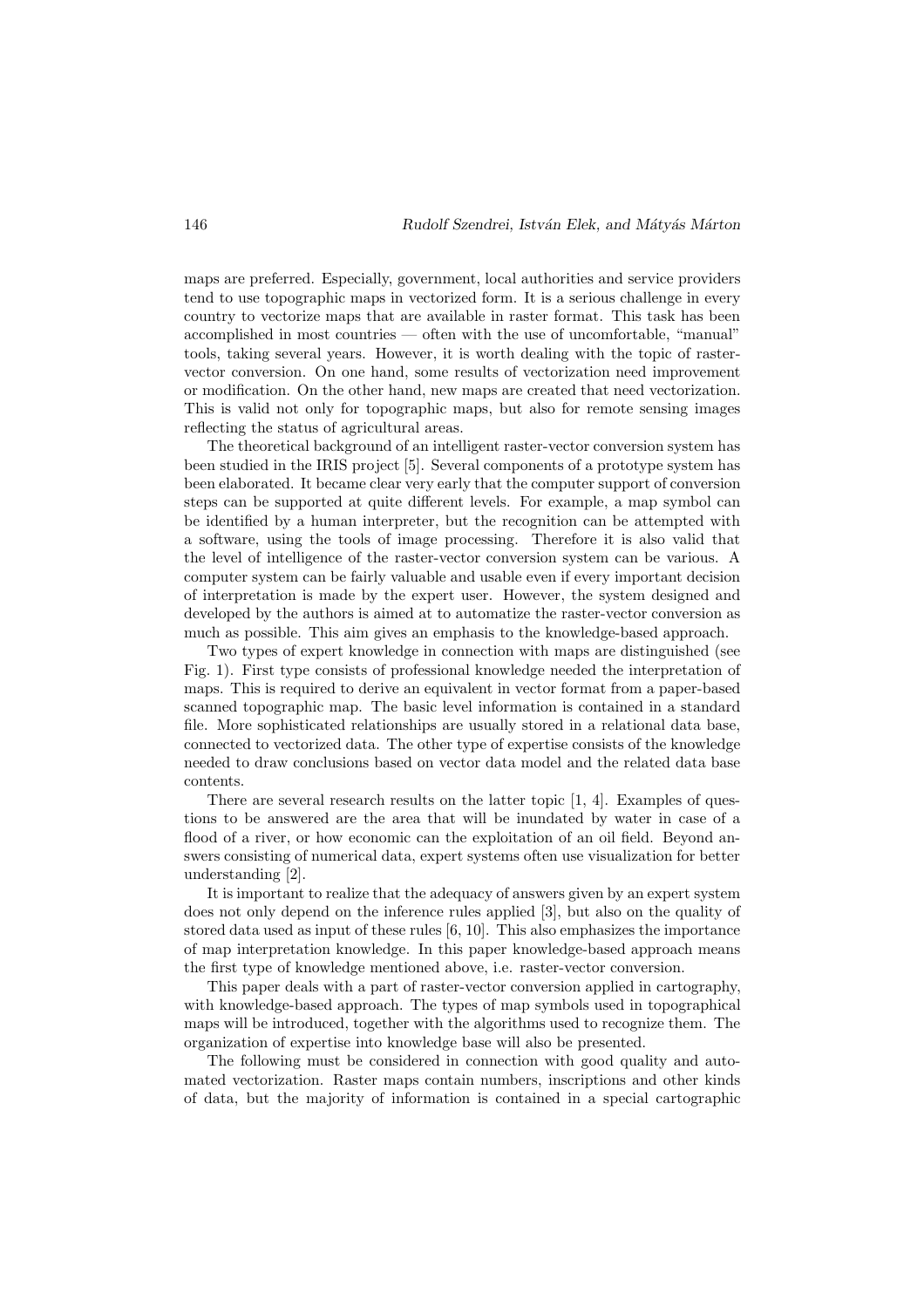

Figure 1: Knowledge representation in geoinformatics

context that can be adequately understood only by human expert. These relationships used for interpretation are no more contained in the vectorized map — it consists only of numerical and descriptive data. Vectorization necessarily involves some loss of information, this is why the depth of conversion must be carefully defined. Automatic interpretation of image contents requires sophisticated image processing tools, which are not comparable to human perception in the majority of cases. Therefore, the level of automatic recognition must also be appropriately determined.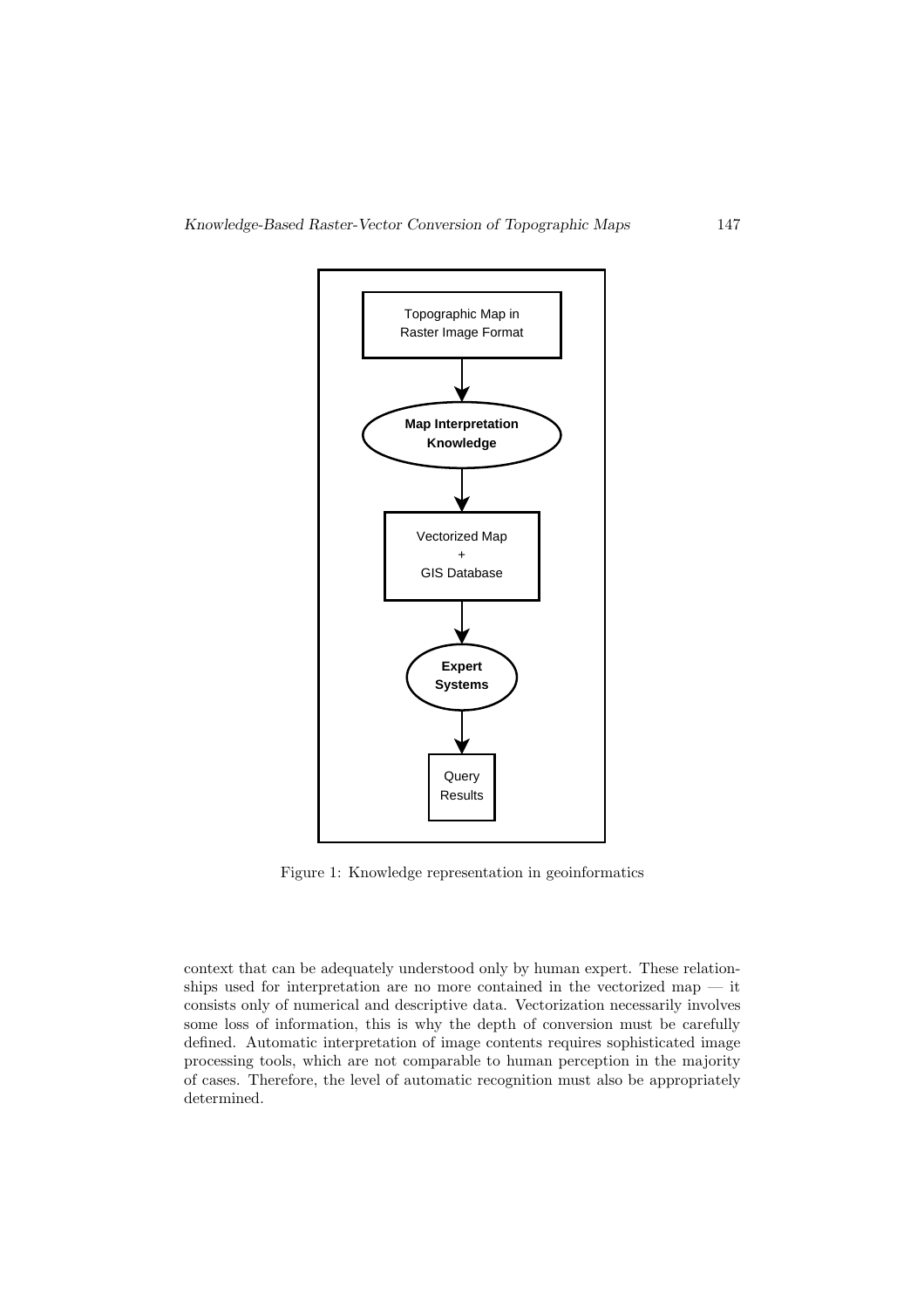# 2 Map symbols

The topic of this article is how to interpret printed variant of maps and how to represent them in computer systems. This process is considered basically as the result of interpretation and processing of map symbols. To accomplish this task it is very important to understand maps, and specifically, map symbols. To gain a comprehensive survey, refer to [8]. Although human cognition can not be completely understood, it is necessary to know to a certain extent how the human expert interprets graphical information. Regarding human perception, primarily points, lines and textured surfaces are sought and distinguished (see Fig. 2). It must be realized that human perception may reveal finer or hidden information, for example how roads crossing at different levels hide each other. Human mind is also capable of abstraction, for example when it disregards the actual texture of surface, and investigates only its shape. Human eye can make some corrections, for example in the determination of shades of color layers printed over each other.



Figure 2: Point types: a) statue, b) mine, c) thunderhead. Line types: d) railway, e) highway with emergency phone, f) highway under construction. Area types: g) scrub, h) orchard, i) orchard with bushes.

Map interpretation process and the complexity of knowledge based object recognition can be visualized via any example of the four different object types — that is, point, line surface and inscription. IT tools seem to be capable of accomplishing map interpretation steps, but the extent that can be reached with human perception can not be approached by the IT technology of present days.

Point-like elements are usually graphical map symbols of small size, which often covers relatively larger area on map than the real object it represents. Nevertheless, its reference point can always be identified. Similarly, line-like elements can also cover larger area on map than their real size. For instance in the case of a highway, a zero-width center line can represent the theoretical position of the road in the database. Beyond the graphical properties of lines the database may contain real physical parameters, such as road width, carrying capacity, coating (concrete, asphalt) etc.

Hiding is a very inherent phenomenon in maps when line-like objects, landmarks (typically roads, railways and wires) located at different elevations intersect. This results in discontinuity of objects in map visualization. However, in map interpretation continuity must be assumed. Interpretation is not so straightforward in the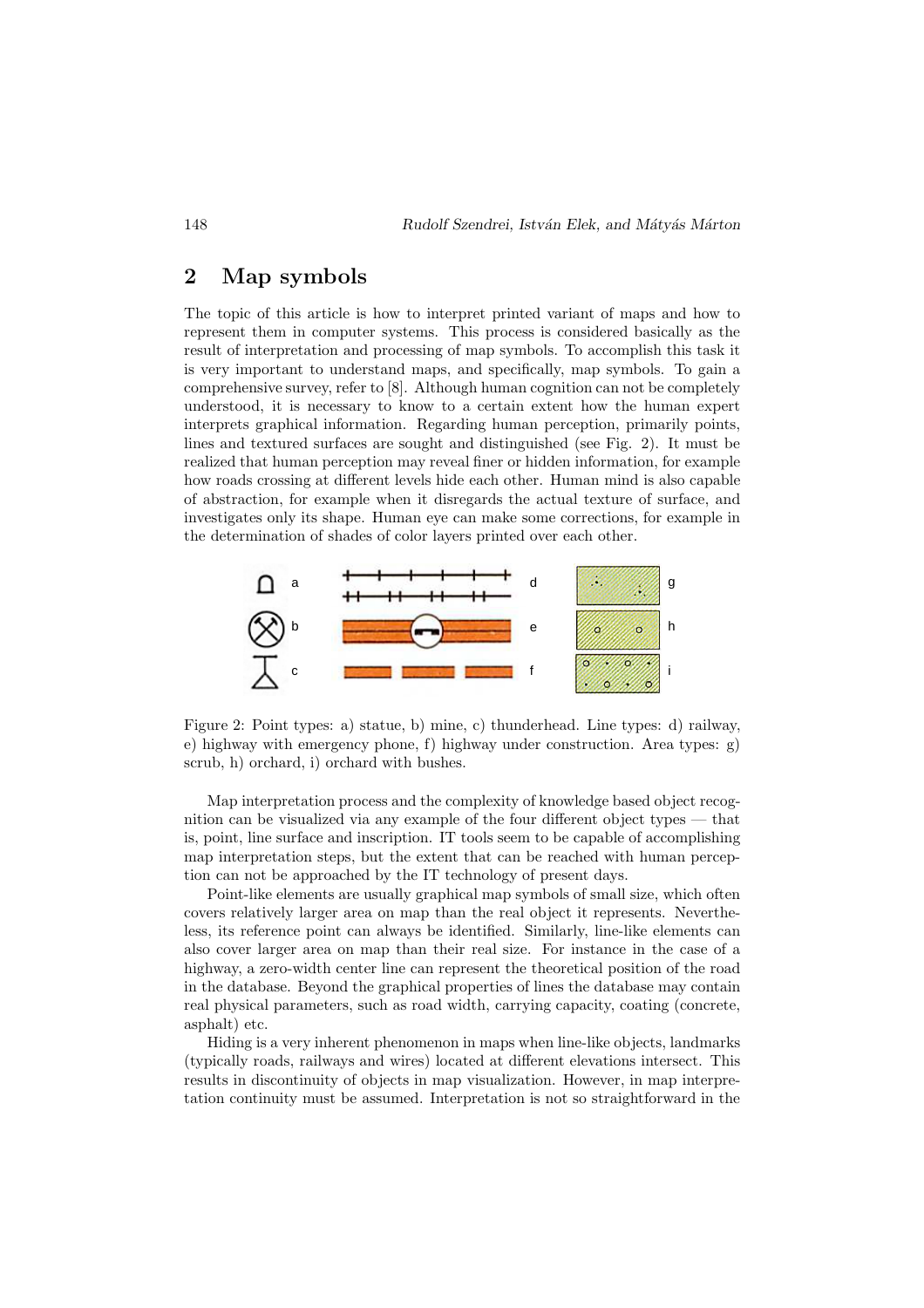case of surface elements. The discontinuity of surface in map does not generally mean discontinuity of the real object it represents, e.g. in the case of a bridge over a river represented by water surface. However, a dam in the map may actually mean the separation of different levels of water.

The recognition and interpretation of inscriptions take place at two levels. Basically, the name represented by the inscription must be recognized, which may be accomplished with the support of a name data base. Interpretation means the establishment of appropriate connection between landmarks and their names. The recognition of inscriptions goes beyond the goals of this article.

# 3 Knowledge-based approach

One of the main tasks of geoinformatics is the conversion of available raster maps to vector format. Nowadays this is dominantly a manual task; it involves the tracing of polygon boundaries. This work is supported by the currently used software products, but the map interpretation is out of their scope. This is considered as a complex task in geoinformatics, which needs the intelligent application of various image processing algorithms. Our aim is to implement such a system that takes the majority of expert work, but it makes possible user interaction when it is necessary (see Fig. 3).



Figure 3: The flow-chart of the thematic map interpretation system.

In our approach, map symbols can be categorized into three groups according to their recognition algorithm. *Point-like* map symbols are used to mark objects that can be bound to a certain location (see Fig. 2  $a - c$ ) or land cover types, e.g. vineyard symbol. Line-like map symbols usually mean different types of roads and railroads, see Fig. 2 d−f. Texturized surface map symbols mean a texture covering a given type of land cover, see Fig. 2  $g - i$ ). Beyond these map symbols, extra care should be taken to recognize polygons delimiting areas.

The map representation of some objects involves several classes. For example, a lake is basically represented by a homogeneous blue surface, but its boundary is described by a line-type element. The case of buildings is similar, but their boundaries are more dominant than their (usually pink) surface.

One of the most difficult problems is the detection of rivers, as they can be represented either as line-like or surface element, depending on their width (e.g., in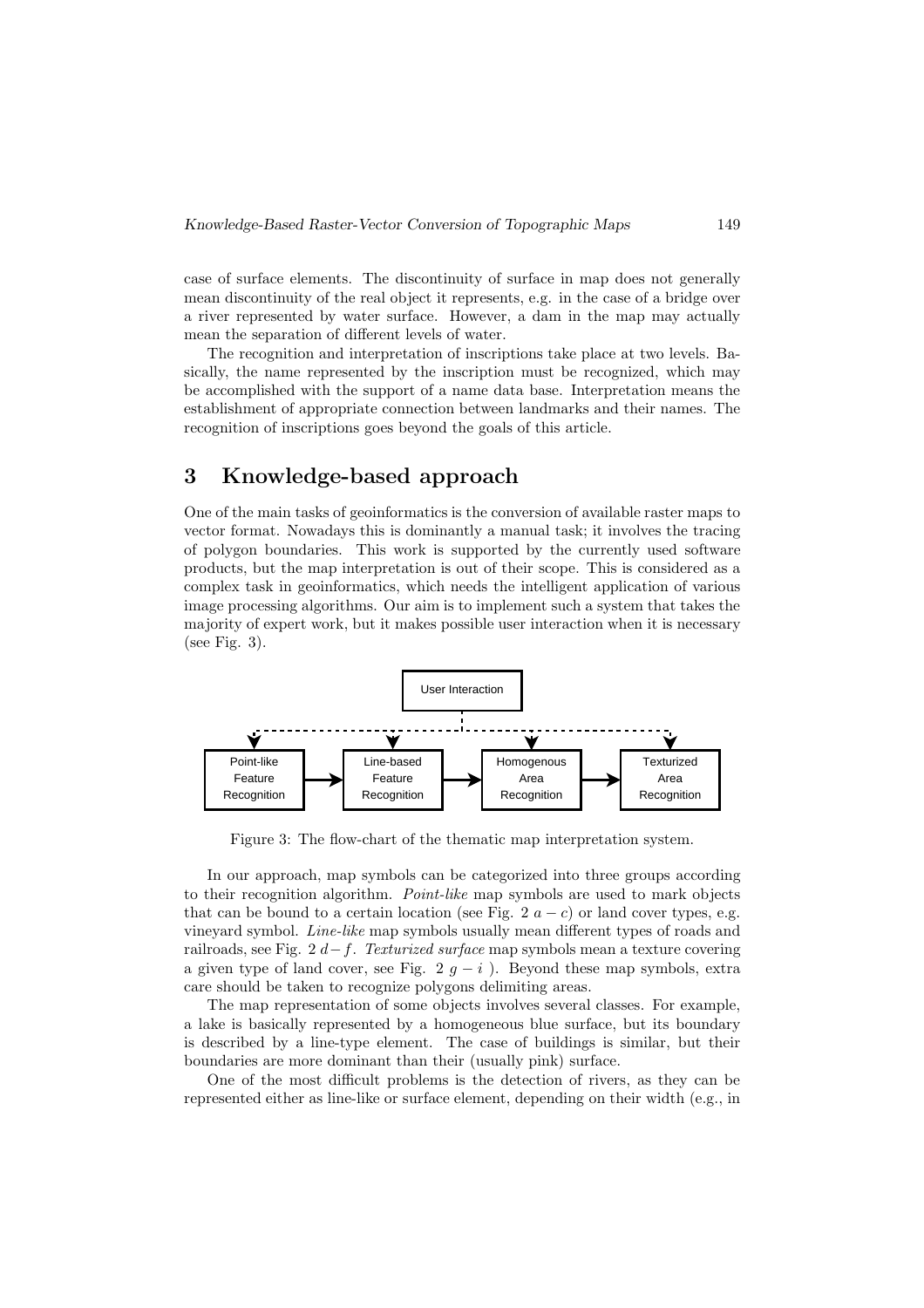| Object          | Point-like |                           | Line-based Texturized surface |
|-----------------|------------|---------------------------|-------------------------------|
| Letter          | Х          |                           |                               |
| Vineyard symbol | X          |                           |                               |
| Road            |            | Х                         |                               |
| Railway         |            | X                         |                               |
| House polygon   |            | $X^*$                     |                               |
| River           |            | $X^*$                     | X                             |
| Lake            |            | $X^*$                     | X                             |
| Delta           |            | $\overline{\mathrm{X}}^*$ | Х                             |
| Field           |            | $X^*$                     | Х                             |
| Forest          |            | $\mathrm{v}^*$            |                               |

case of a delta). In Table 3 below the categorization of some typical map objects can be seen.

Table 1: X - feature type can be recognized, \* - boundary feature

In the following sections the knowledge-based algorithms used to recognize different map symbols will be presented.

In order to compile a map interpretation system from these algorithms, the order used during printing the map must be known, and the way of thinking of human interpreting the map must also be taken into account. As the first step an overview will be given on rules assembling maps, each resulting in an individual layer.

- 1. The boundaries of polygons are drawn.
- 2. Polygons are filled with a solid color or covered by a texture.
- 3. The road and railroad network is drawn, using their respective map symbols.
- 4. The map symbols of point-like objects are put onto the map.
- 5. Inscriptions belonging to point-like objects are printed.
- 6. Inscriptions belonging to line-like objects are printed following the arc of line — either next to the line or directly onto the line, omitting the section covered by the inscription.

During vectorization, these steps are executed in reverse order so as to collect map components. Map layers are apparently printed onto each other; top layers may hide elements belonging to layers beneath them. Within cartography, a more complex set of rules is used. Especially, conflicts may arise within one layer as well. For example, some characters may be omitted from inscriptions that intersect each other to avoid overlaps (map generalization).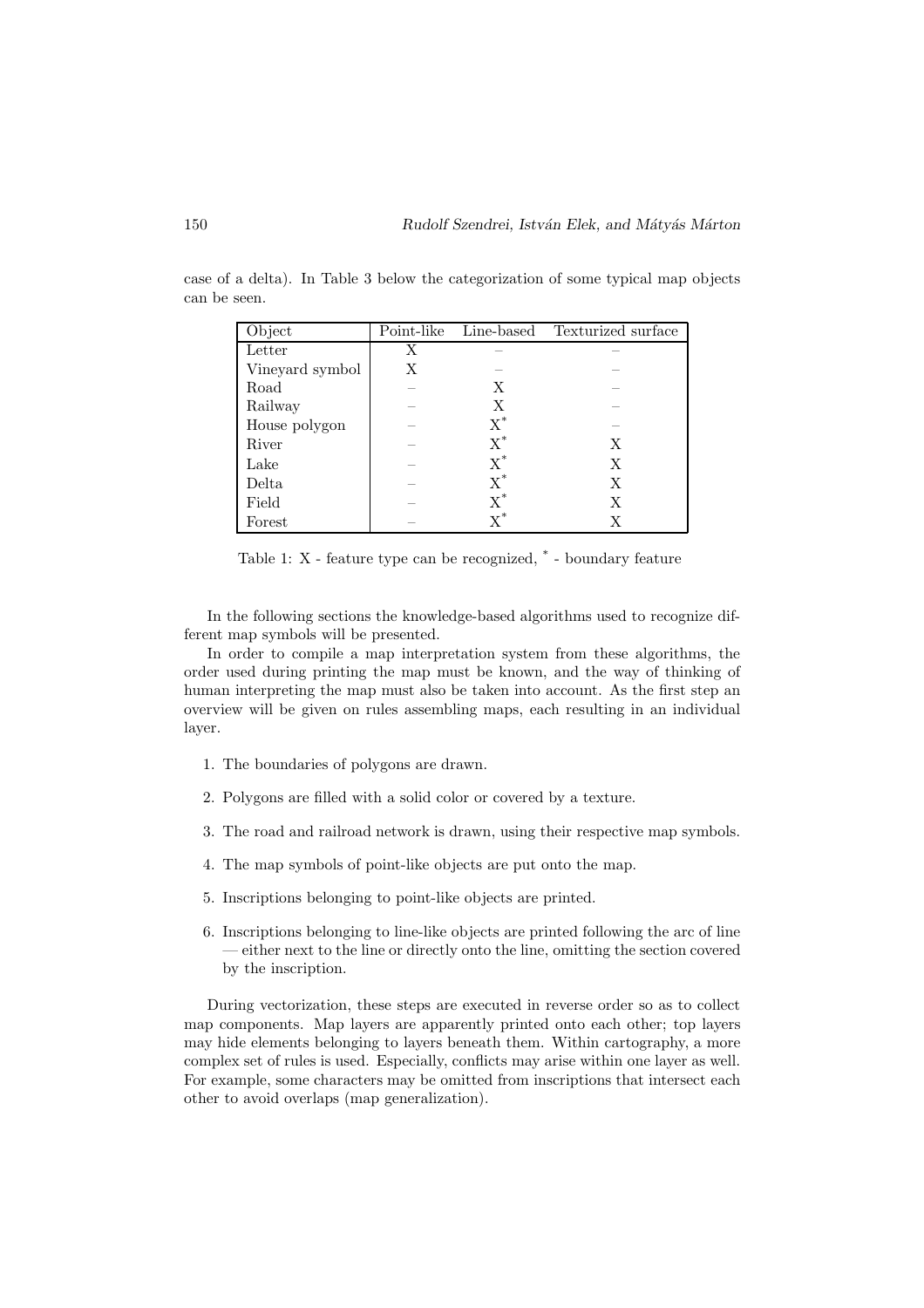# 4 Recognition of Point-Like Symbols

Point-like symbols are small objects (see Fig. 2  $a - c$ ), which usually also appear in the legend. They appear on the map undistorted, though they may be rotated.

In a previous article [11] the authors introduced an efficient, linear time algorithm for the recognition of point-like symbols (see Fig. 4), which is also capable of recognizing surface textures, since texture is nothing more than a point-like object repeated a number of times. We assume that for each map scale, an individual symbolset is used.

The following algorithm attempts to recognize all point-like objects.

- 1. Do edge detection (Canny or Laplace) on the whole map  $m$ .
- 2. For all possible symbols (appearing in the database or requested by the user) do the following:
	- a) Let  $s_{edge}$  the result of the edge detection applied on the current symbol s of size  $s_x \times s_y$ .
	- b) Let  $s_{otsu}$  the Otsu-thresholded image of  $s_{edge}$ .
	- c) Find the first pixel  $(u, v)$  of  $s_{otsu}$ , searching top-down, left to right, and determine the corresponding direction angle  $s_{\Theta}(u, v)$  by the gradients calculated on s at  $(u, v)$ .
	- d) For all edge pixel  $m(x, y)$  of the transformed map image determine the corresponding direction angle  $m_{\Theta}(x, y)$  by the gradients calculated on m at  $(x, y)$  and perform the following steps:
		- i. Rotate the original raster image of the point-like object around point  $s(u, v)$ , by the angle  $m_{\Theta}(x, y) - s_{\Theta}(u, v)$  to get  $S_{mat}$ , that is the matrix representation of the symbol rotated.
		- ii. From the values of  $S<sub>mat</sub>$  substract the values of the underlying map pixels considering  $m(x, y)$  as the origin, to get the difference matrix  $D_{mat}$ .
		- iii. Calculate the standard deviation  $\sigma$  of  $D_{mat}$ .
		- iv. If  $\sigma$  is smaller than a given threshold, then the point-like symbol is recognized with coordinates  $(x - u + s_x/2, y - v + s_y/2)$ . The coordinates and the type of symbol are exported into a file or database.

|        |         | Laplace- $I \mid$ Laplace-II | Prewitt   | Sobel     |
|--------|---------|------------------------------|-----------|-----------|
| Map    | 23.05\% | 29.07%                       | 20.72\%   | $27.89\%$ |
| Symbol | 15.63%  | 21.88%                       | $32.81\%$ | $35.94\%$ |

Table 2: Ratio of edge pixels after an Otsu-thresholding is applied.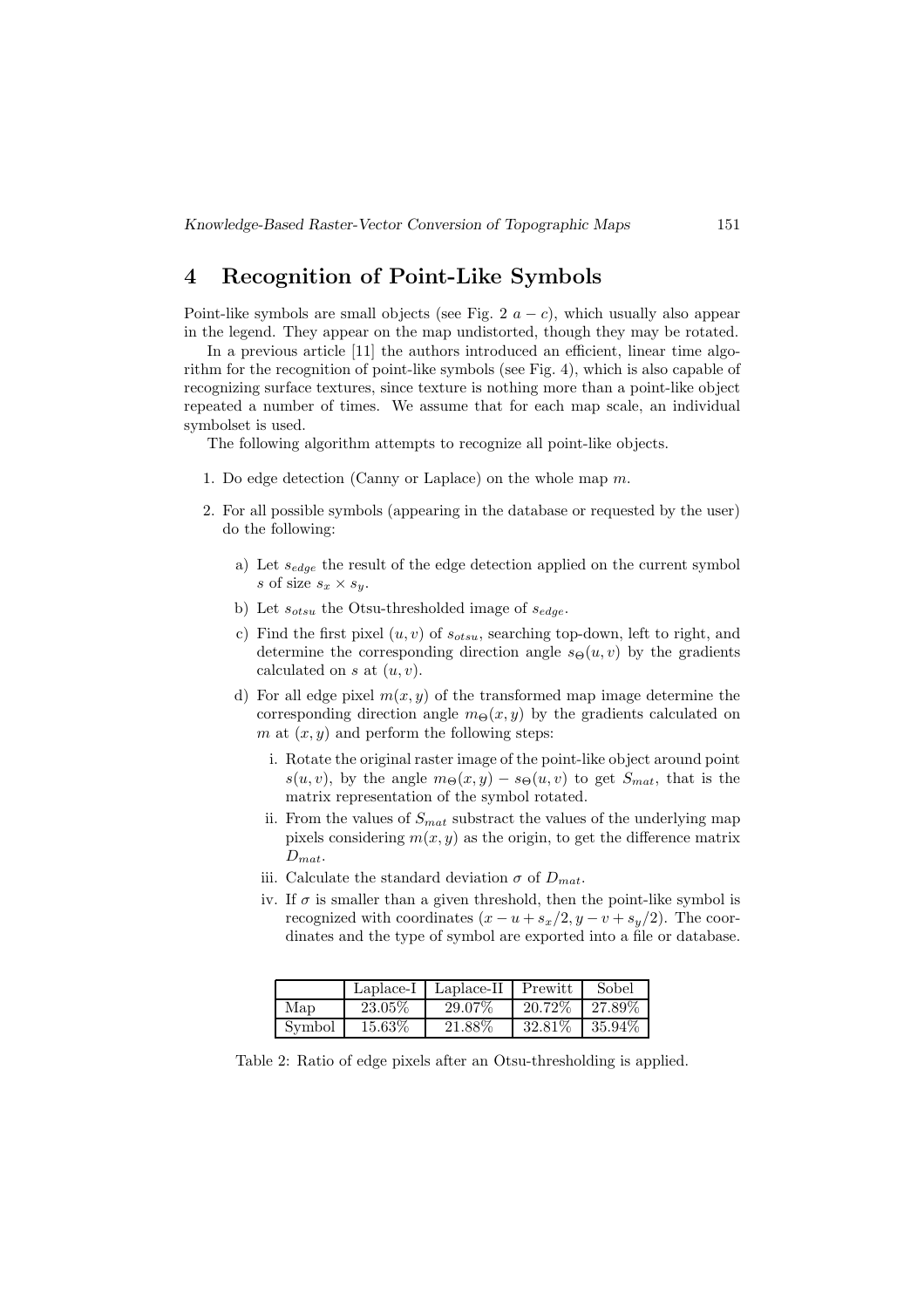

Figure 4: The flowchart of the recognition algorithm for a given symbol. The result image and the filtered images are in negative for better visibility. Each black point on the result image represents a recognized symbol.

The algorithm does edge detection to omit those map points, where pattern matching is unnecessary. The edge detection is also needed to determine which pixel of a symbol should be matched to an edge pixel of the map. We made Otsu-thresholding on the results of four different edge detectors and counted the remaining edge pixels (see Table 2) to decide which edge detector is the most useful. We chose Laplace-I, because it gives less points where pattern matching has to be made. It is also important to choose the interpolation method to symbol rotation. Simple point sampling interpolation produces unneeded distortion, since it only chooses the closest neighbour to a pixel. Bilinear and bicubic interpolation give better results (see Fig. 5). These interpolation methods are also considering the surrounding pixels. We found that bicubic interpolation keeps more image details, like edge features.

Figure 5: Top row: Original image, and its Point sampling, Bilinear and Bicubic interpolated rotations. Middle row: Results of Laplace-I. Bottom row: Results of Otsu-thresholding.

The method is compared to a rotation-invariant pattern matching method [12] based upon color ring-projection. That gives a high recognition rate (about 95%).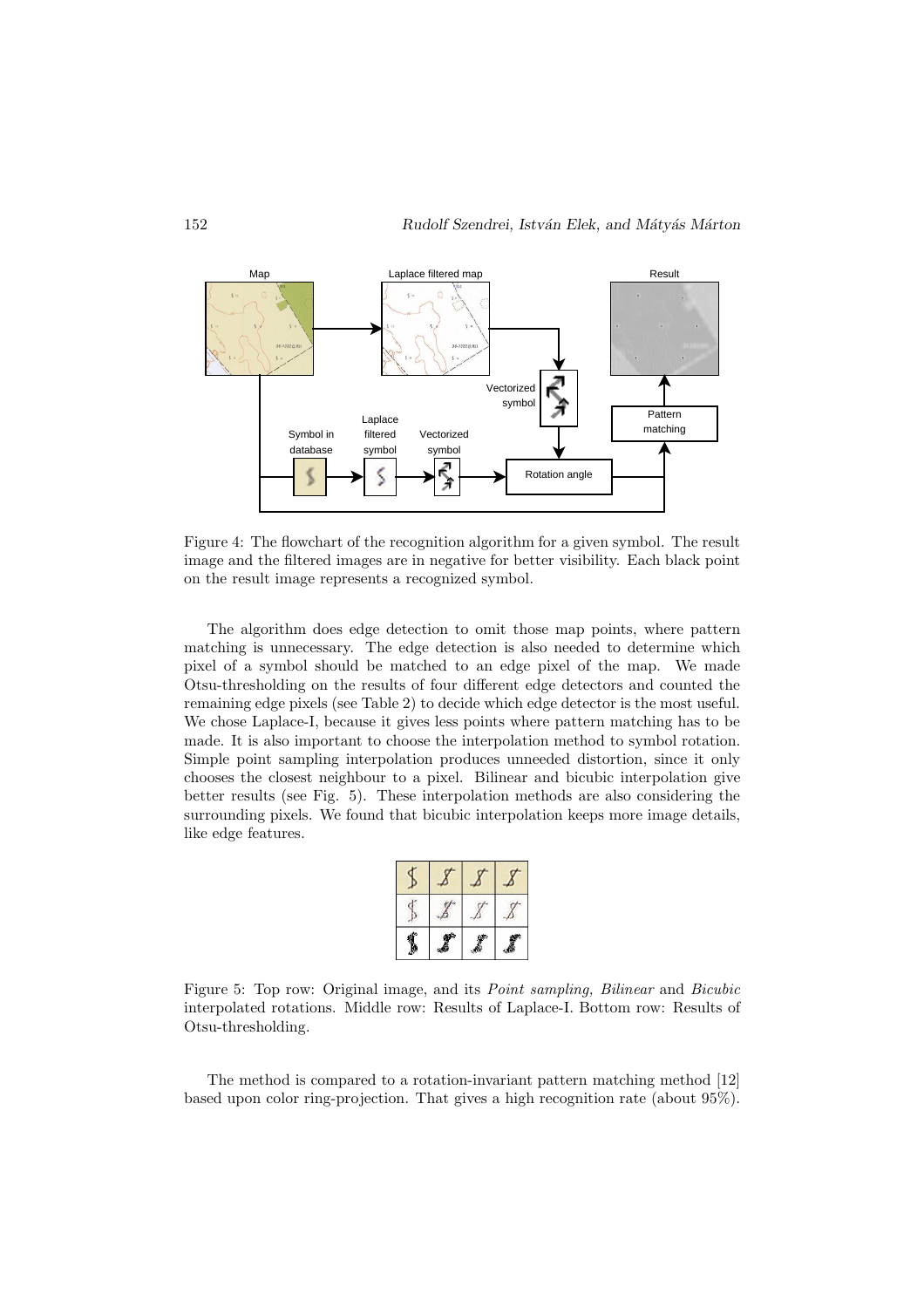The authors wrote that "Computation time of the proposed color ring-projection matching is 6 s on a Pentium 300 MHz personal computer for an arbitrarily rotated image of size 256 x 256 pixels and a circular window of radius 25 pixels." Nowadays, the algorithm may run on a Core i7 920 processor (without specific instruction sets, like SSE, etc.) approx. 35 times faster, but we have 100 megapixels resolution topographic maps. This gives us a runtime of 261 seconds in the case of a multi-threaded implementation. Because of the topographic symbols are simple graphics (versus natural images), we can perform the recognition with our parallelized algorithm in approx. 2-3 s on the same machine with a recognition rate > 99%. In practice, the point-like symbols of a high detail topographic map can be vectorized manually in approx. 1 hour. We note that a great similarity of a point-like symbol and a map region can lead to a false positive match. These false positives can be easily removed manually after vectorization, as we did. In the future, we try to automatically remove the false positives based on line filtering methods, e.g. Hough transformation, Canny etc.

# 5 Recognition of Line-Like Symbols

Line-like symbols are usually the trace of a road like object, or edge of a polygon with a given texture/attribute.



Figure 6: Examples for line-like symbols: a) railway b) railway network at a railway station, c) highway under construction d) highway with emergency phone. e) road with a specified width f) bridge above a canal

Recognition of line-like symbols is one of the most difficult tasks of raster-vector conversion. These symbols are often complex, and it is permitted for two symbols to differ only in their size, to cross each other or to join to form a single object (see Fig. 6 a, b, respectively). Difficulties are posed by parallel lines belonging to the same object (see Fig. 6 d, e) versus lines running in parallel which belong to separate objects. Further difficulties are the discontinuous symbols (see Fig. 6 c, e, f).

It is beyond the aim of the current article to solve all the difficulties mentioned above, so for the purpose of this paper we assume that line-like symbols

- 1. do not cross each other, and
- 2. do not join to form a single object, and
- 3. are continuous.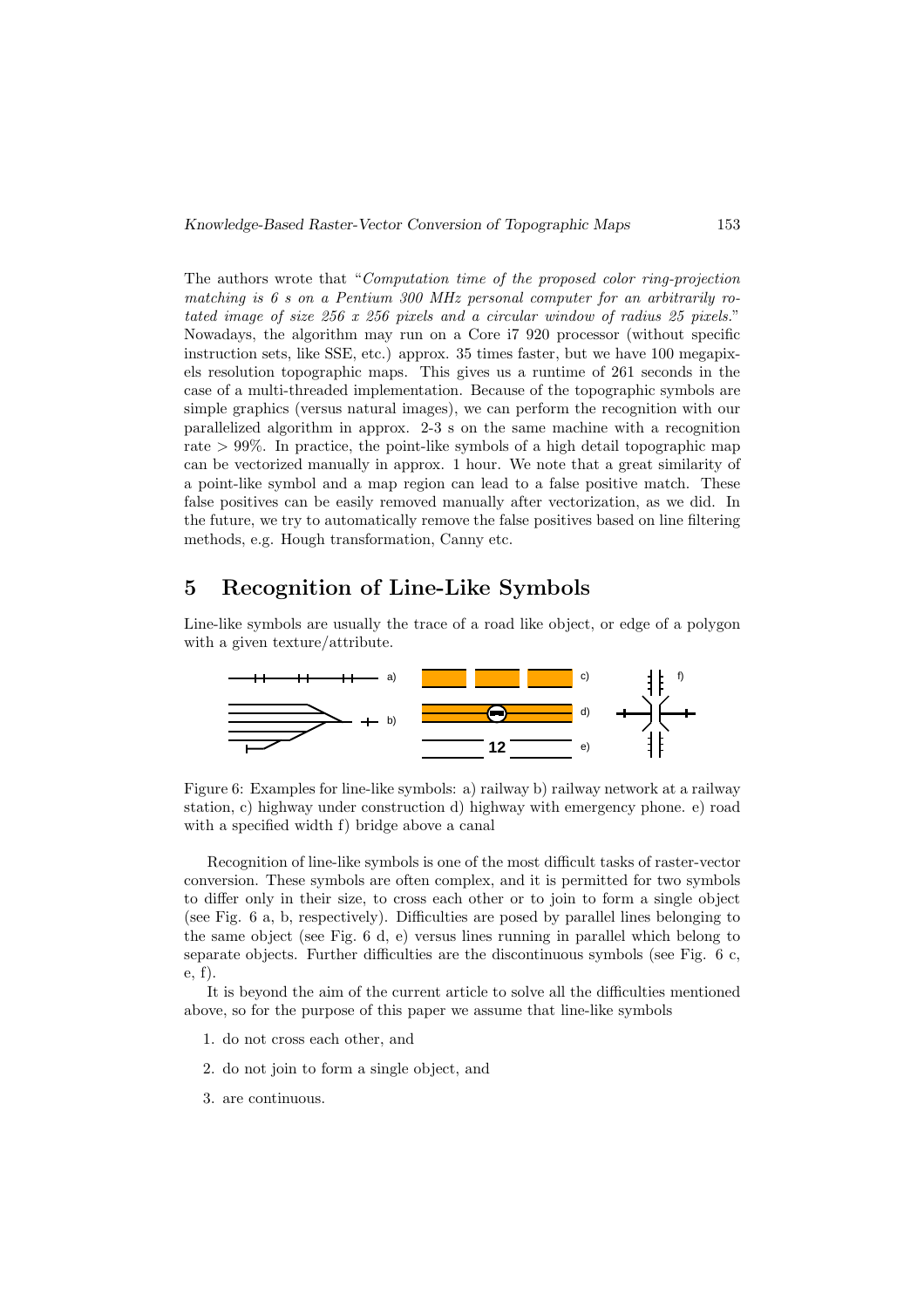A classic way of line-like symbol vectorization is introduced in [7], where cadastral maps in binary raster image format are vectorized. The additional features of color topographic maps, like road width, capacity, coating etc. can not be recognized the classical way [9]. Each of these features are represented by a corresponding graphics, color and structure. The following method is able to recognize the trace of the line-like symbols of a topographic map.

- 1. Do image segmentation and classify each pixel.
- 2. Create a binary map, where each black pixel belong to eg. road.
- 3. Apply thinning and morphological thinning on the binary map.
- 4. Vectorize the one pixel thin skeletons.

The first step is the segmentation, which works as follows. Define an object color set O and a surface color set S. The amount of colors in each color set is approx. 5-7 in the case of topographic maps. We assume that on a printed map each pixel color can be defined as a linear combination of a surface and an object color. In optimal case, this can be written as a  $c = \alpha * c_0 + (1 - \alpha) * c_s$  equation, where c is the value of the current pixel, and  $c<sub>o</sub>, c<sub>s</sub>$  are the respective object and surface colors, so the segmentation can be done by solving the minimalization task  $\min_{o \in O, s \in S} |c - \alpha * c_o + (1 - \alpha) * c_s|$  for each pixel.

As the second step is a simple selection on the segmented pixels, it can be done easily. The third step consists of two different thinning methods. A general thinning method is used first to avoid creating unneeded short lines by morphological thinning. The general thinning can be described as it iteratively deletes pixels inside the shape to shrink it without shortening it or breaking it apart.

| 9              | $\overline{2}$ | 3      |
|----------------|----------------|--------|
| $\mathrm{P}_8$ |                | r<br>3 |
|                | 6              |        |

Table 3:  $3 \times 3$  binary matrix, and the indices of its elements.

To decide whether an edge pixel P1 should be deleted, sider its 8 neighbors in the 3 by 3 neighborhood (see Table 3),  $P_2, P_3, \ldots, P_8$  and  $P_9$  and define:

- $N(P_1)$ : number of non-zero neighbors  $(N(P_1) = P_2 + P_3 + \cdots + P_9)$ .
- $S(P_1)$ : number of 0 to 1 (or 1 to 0) transitions in the sequence  $P_2, P_3, \ldots, P_9$ .

The meaning of the values:

- $N(P_1) = 0$  (an isolated point)
- $N(P_1) = 1$  (tip of a line)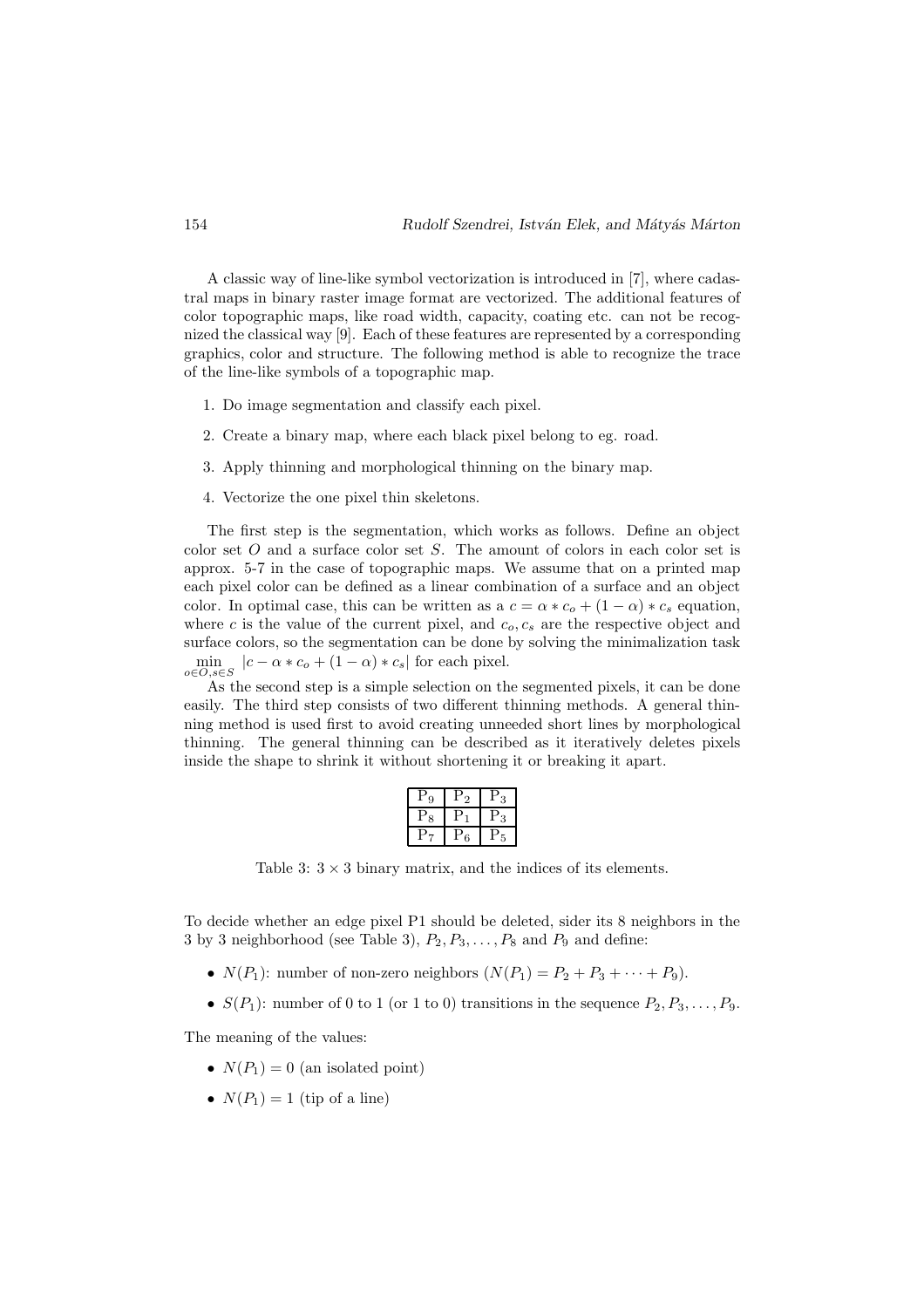- $N(P_1) = 7$  (located in concavity)
- $N(P_1) = 8$  (not a boundary point)
- $S(P_1) \geq 2$  (on a bridge connecting two or more edge pieces)

Repeat the following steps, until no more change can be made

- 1. Mark all pixels satisfying all of the following:  $(P_1 = 1)$  and  $(2 \le N(P_1) \le 6)$ and  $(S(P_1) = 1)$  and  $(P_2 * P_4 * P_6 = 0)$  and  $(P_4 * P_6 * P_8 = 0)$  and  $(P_7 \neq 0)$ .
- 2. Delete all marked pixels.
- 3. Mark all pixels satisfying all of the following:  $(P_1 = 1)$  and  $(2 \le N(P_1) \le 6)$ and  $(S(P_1) = 1)$  and  $(P_2 * P_4 * P_8 = 0)$  and  $(P_2 * P_6 * P_8 = 0)$  and  $(P_3 \neq 0)$ .
- 4. Delete all marked pixels.

Because the result of the above algorithm may contain small pixel groups, a morphological thinning should be performed. This morphological thinning can be done by using the structuring elements shown in Table 4. At each iteration, the image is first thinned by the left hand structuring element (see 1st element of Table 4), and then by the right hand one (see 2nd element of Table 4), and then with the remaining six  $90°$  rotations of the two elements. The process is repeated in cyclic fashion until none of the thinnings produces any further change. As usual, the origin of the structuring element is at the center.



Table 4: The first and second structuring elements are used to morphological thinning based skeletonization, while the third and fourth structuring elements are used to morphological fork detection on binary images. Values of the elements are: 0 background, 1 - foreground. Empty places can be either 0 or 1.

The skeletonized binary image can be vectorized in the following way. Mark all object pixels black and surface pixels white. Mark those black pixels red, where  $N(P1) > 2$ , and then mark the remaining black fork points blue by using the 3rd and 4th structuring elements of Table 4 in the same way as structuring elements are used in morphological thinning. The red fork points are connecting lines, while blue fork points are connecting forks. Mark green each black pixel, if at most one neighbour of it is black (tip of a black line). It can be seen that a priority is defined over the colors as white  $\langle$  black  $\langle$  green  $\langle$  red  $\langle$  blue. The following steps vectorize the object pixels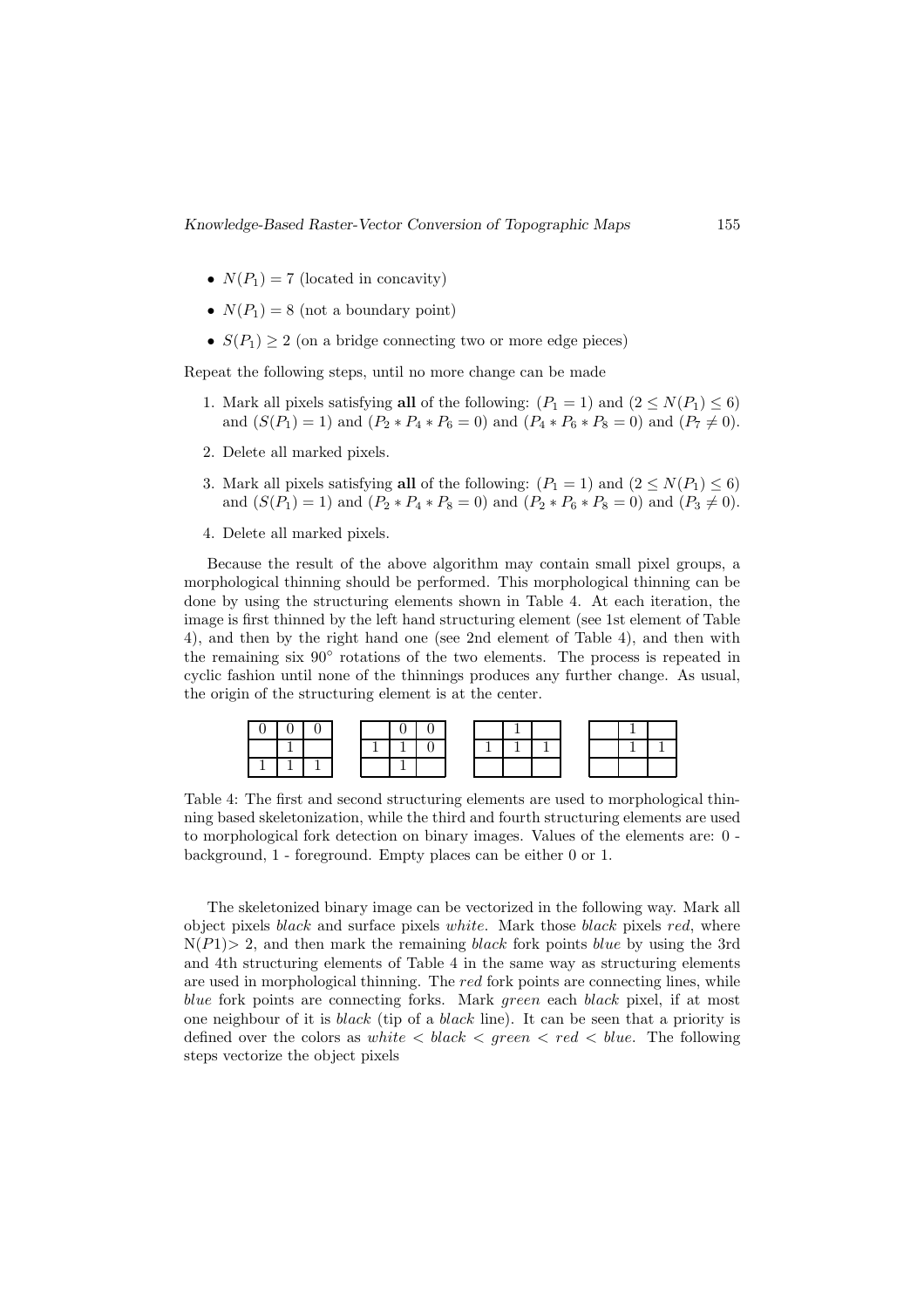- 1. Select a green point, mark white and create a new line segment list, which contains that point.
- 2. Select a *black* neighbour if it exists and if the current point is also *black*. Otherwise select a higher priority point. Mark white the point and add to the end of the list.
- 3. Go to Step 2, while a corresponding neighbour exists.
- 4. Go back to the place of the first element of the list and go to Step 2. Be careful that new points should be added now to the front of the list. (This step processes points in the opposite direction.)
- 5. Go to Step 1, while a green point exists.
- 6. Select a black point, mark white, and create a new line segment list, which contains that point.
- 7. Select a black neighbour of the current point, mark white, and put it at the end of the list.
- 8. Go to Step 7, while a black neighbour exists.
- 9. Select a red point p, mark white and create a new line segment list, which contains that point. Let  $NeighbourSelect = RedSelect = Counter = 0$ ,  $BlueFirst = false, where = back, q = p.$
- 10. Let  $PrevPoint = q$ .
- 11. If the *NeighbourSelectth* neighbour r of q exists, let  $q = r$ , let  $BlueFirst = (Steps = 0 and where = back)$ , let  $n = q$ , and increment  $NeighbourSelect$  by 1. Put q into the list at where and go to Step 13.
- 12. If the  $RedSelect$ th neighbour  $r$  of  $q$  exists,
	- a) If q and n are neighbours and where =front, then let  $q = PrevPoint$ and increment RedSelect by 1. Go to Step 10.
	- b) Put q into the list at where, mark q white, let  $NeighbourSelect = 0$ and increment Counter by 1. Go to Step 10.
- 13. If where=back, then let where=front,  $q = p$  and go to Step 10.
- 14. Go to Step 9, while a red point exists.

Although, the algorithm above vectorizes all the objects, it merges the several object types and colors. Hence, pixels of a given object color are copied onto a separate binary image before they are vectorized.

We introduce an approach, which is able to recognize the features of line-like objects, so the corresponding attributes can be assigned to them. This assumes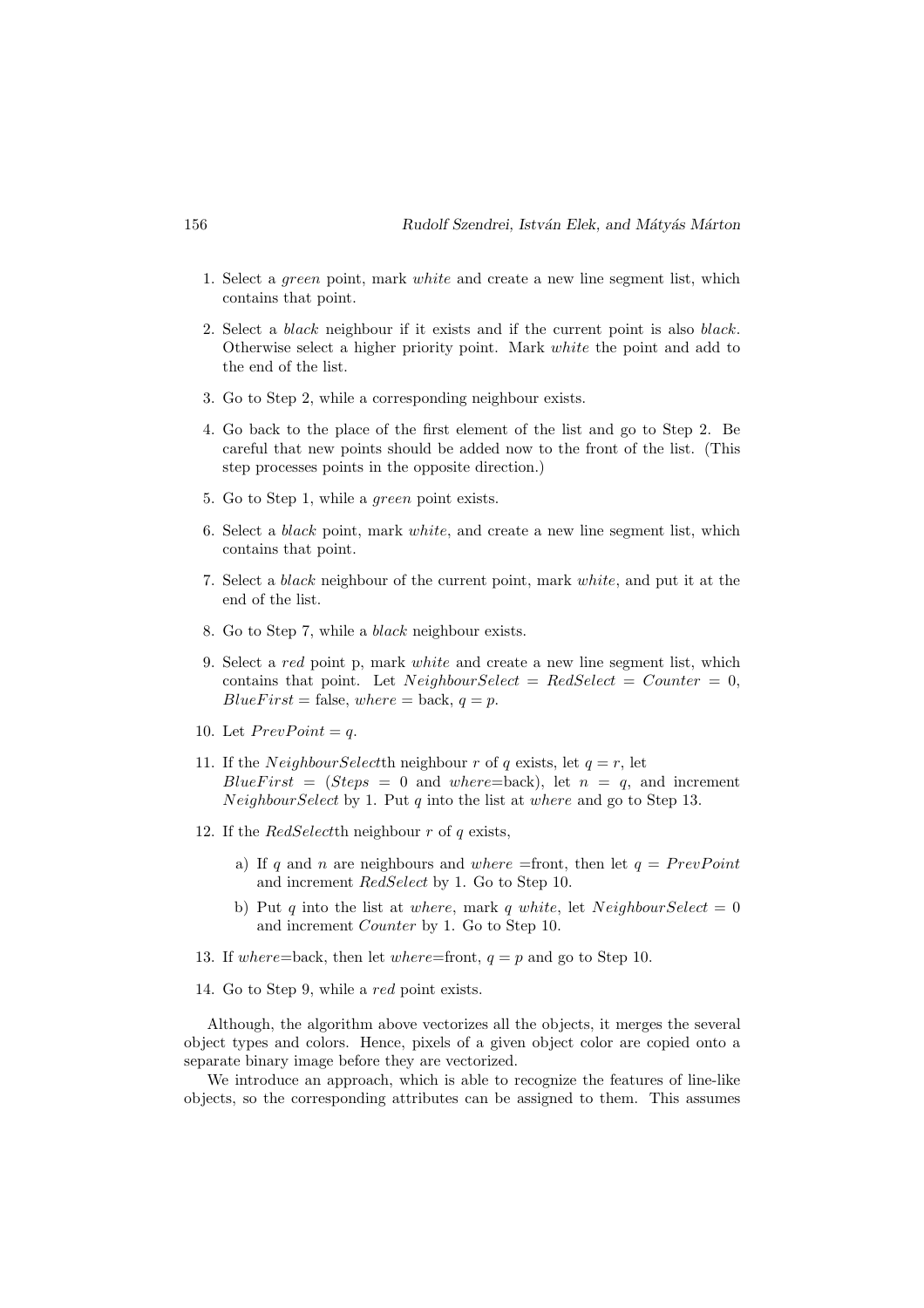that the path of each object exists in the corresponding vector layer. In order to recognize a specific feature, its properties should be defined for identification.

Two properties of vectorised symbols are recognized: forks  $(F \sim Fork)$ , and end-points ( $E \sim End$ ). Both are well known in fingerprint recognition where they are called minutiae. In the case of fingerprints, a fork means an end-point in the complement-pattern, so only one of them is used for identification. In our case, we can not define a complement-pattern, so both forks and end-points are used.

Representation of line-like symbols is based on weighted, undirected graphs. An  $EF$ -graph is an undirected graph with the following properties:

- Nodes are either of type  $E$  or  $F$ . The color of a node is determined by the corresponding vector layer.
- Two nodes are connected if the line-segment sequence connecting the nodes in the corresponding vector layer does not contain additional nodes. Edges running between nodes of different colors can be defined by the user (in case of multicolor objects). The weight of the edge is equal to the length of the road connecting the two nodes, and it has the color of the corresponding symbol part.
- There are special nodes, denoted by an index  $P$ , which occur on the trace of a line object. These will be used to produce the final vector model.

An EF-graph can also be assigned to the vectorised map, not only to the vectorised symbols, where line-like symbols are not separated to their kernels. For recognition we use the smallest units of the symbol, called the kernel. The smallest unit is defined as the one which can be used to produce the entire symbol by iteration. In the EF-graph there is usually only two nodes participating in the iteration; these are type  $F$  with only a single edge, so become the entry and exit points to the graph. In the very few cases, where the entry and exit points of the smallest unit can not be identified, the kernel of the line-like object is itself. Smallest unit can not be defined for the whole vectorised map.

Figure 7 shows how a symbol is built up from its smallest units by iteration. Weights represent proportions and depend on the scale of the map. Beside weights, we can assign another attribute to edges, their color. In the figure almost all edges are coloured black.

The recognition of line-like objects is reduced to an extended subgraph isomorphism problem: we try to identify all the occurrences of the EF graph of the symbol (subgraph) in the  $EF$  graph of the entire map. The weights of the  $EF$  graphs are normalized with respect to the scale of the map, and the collection is sorted in decreasing order of node degrees. Call this collection of sorted  $EF$  graphs  $S$ . Since the  $EF$  graphs created to maps do not contain the edges those connecting nodes with different colors, this case should be handled. In this article, the potential edges are identified by searching the corresponding neighbour on its own layer in the given distance of the node. The validity of a found potential edge is verified by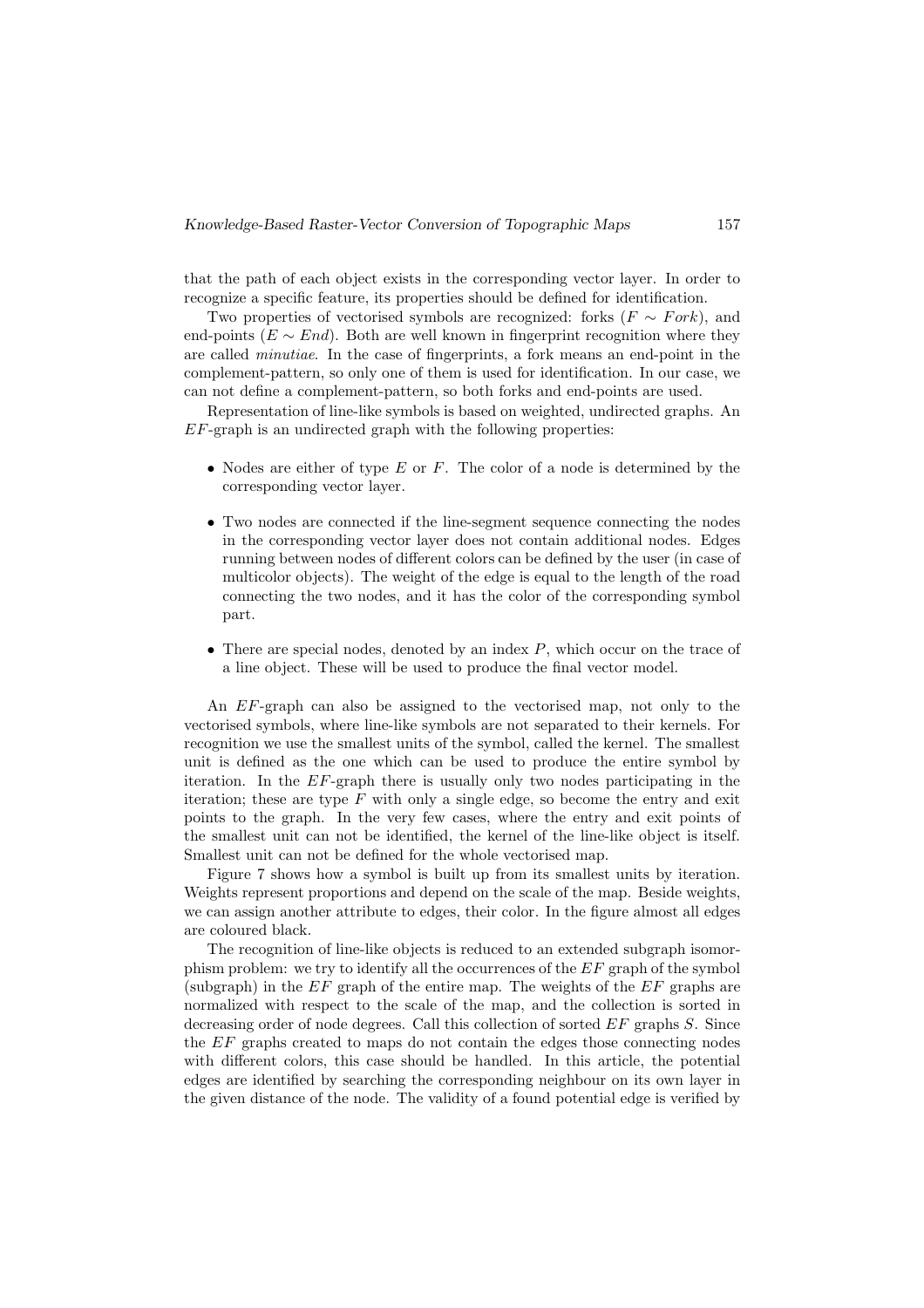

Figure 7: The EF graph and the elementary EF graph of a double railway line. Distances are relative values and refer to the scale of the map. The dashed line in the elementary EF graph represents its cyclical property.

comparing the color of the edge and the color of the segmented image pixels lying under the edge.

Subject to the conditions above it is possible to design an algorithm for the recognition of subgraphs. While processing the map, recognized objects are removed, by recoloring the corresponding subgraph. Two colors, say blue and red, can be used to keep track of the progress of the algorithm and to ensure termination.

The following algorithm stops when there are no more red nodes left in the graph.

- 1. Choose an arbitrary red node  $U$  with the highest degree from the  $EF$  graph of the map.
- 2. Attempt to match the subgraph at node  $U$  against  $S$ , that is the sorted collection of EF graphs, until the first successful match in the following way:
	- a) Perform a "parallel" breadth-first search on the EF graph of the map and the  $EF$  graph of kernel of the current symbol with origin  $U$ . This is called successful if both the degree of all nodes match, and weights are the same approximtely.
	- b) In the case of success, all matching nodes become blue, otherwise they remain red.

Upon successful matching the  $EF$ -graph of the symbol is deleted from the  $EF$ graph of the map. Entry and exit points must not be deleted unless they are marked as  $E$ , and the degree of remaining  $F$  nodes must be decreased accordingly. The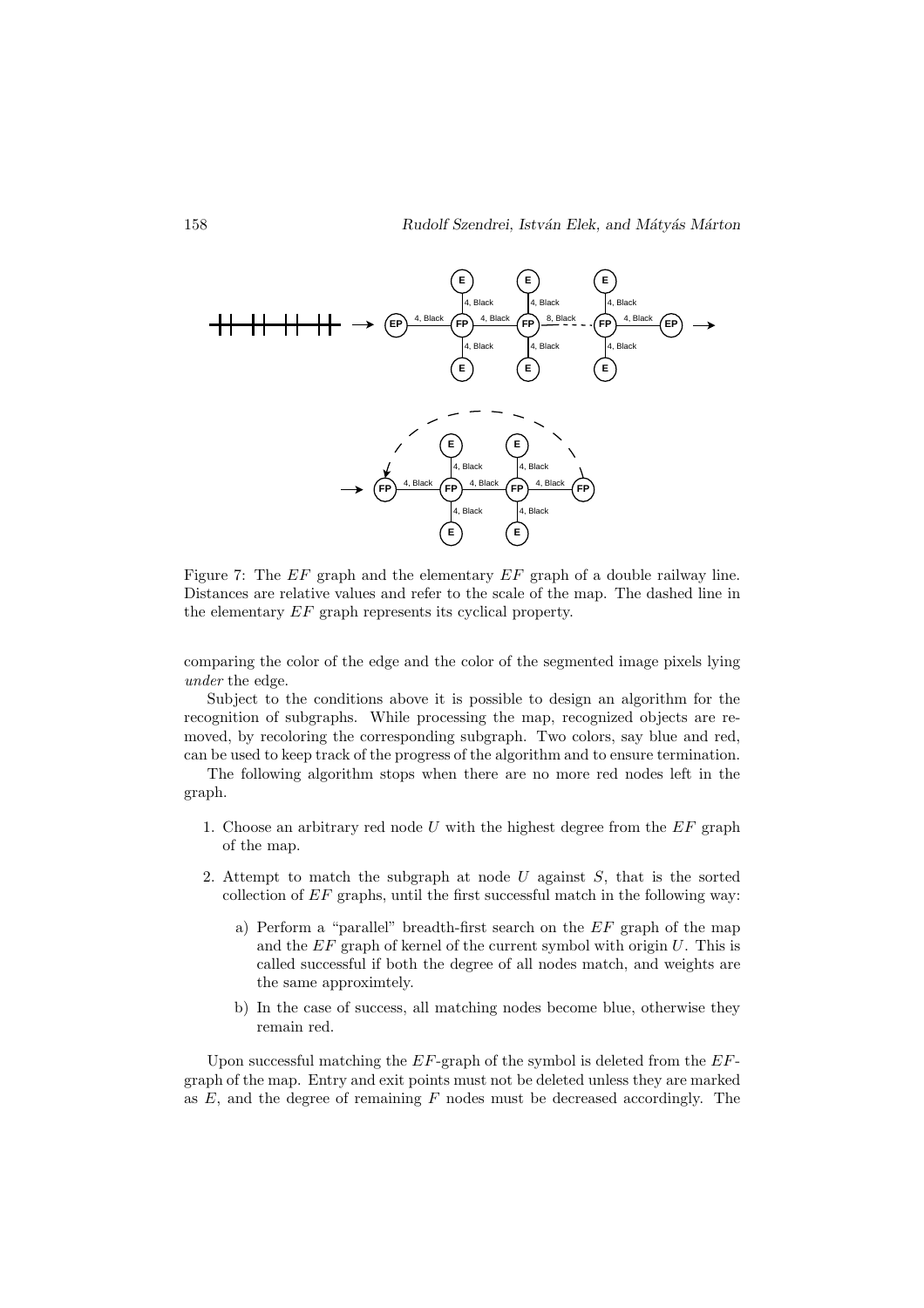equality of edge weights can only be approximate, due to the curvature of symbols. The algorithm above can be implemented, as it keeps track the given object by using the line segments as paths in vector data. The other difficulty is that edges with differently colored nodes are not directly defined by the vector layers. In practice, we have created a spatial database, which has contained the vectorized line segments and their color attribute. The potential edges was determined by a query, looking for existence of a neighbour with a corresping color in a given distance from the corresponding node.

# 6 Recognition of Homogeneous Surfaces

Although, some surface vectorization methods [5, 6] are working well on homogeneous surfaces, these methods are not able to deal with visually separated surface regions. During the recognition of surfaces, the most frequent tasks are the unification of areas which logically belong together, but are visually separated, and correction of map errors. For this purpose we use a mask, which identifies the points in the map which can be considered part of a surface. The mask can be defined as the area which remains after the removal of point and line-like symbols. Another possibility is to consider a mask to be the pixels of the approriate color that remain after color segmentation on the original map. Pixels belonging to the mask get the color of the surface, others are set to be UNDEFINED. For best results, we use both approaches combined. For recognition and high-quality polygonization we defined a heuristic rule system, which we discuss next.

#### 6.1 Removal of the Pixels of False Surfaces

According to the rule, we remove all pixels, and groups of pixels of a given surface type if they occur less frequently then a given treshold. Many misclassified false surfaces are removed by this rule.

| <b>Surface</b> | Searching                                          | Minimal pixel |  |
|----------------|----------------------------------------------------|---------------|--|
| type           | region size                                        | occurence     |  |
|                | e.g. Grass $\mid n \text{ px} \times n \text{ px}$ | $m$ pcs       |  |

Table 5: An example to remove false surface pixels.

In the example (see Table 5), a given pixel is classified as e.g. grass, if and only if, in the surrounding  $n \times n$  square there are at least m pixels that can be classified as grass. At the boundaries of the image, where less pixels exist, the treshold is decreased appropriately. The rule is applied top-down, left to right. The process is not adaptive in the sense that mask is developed as a new image, while the original map remains unchanged.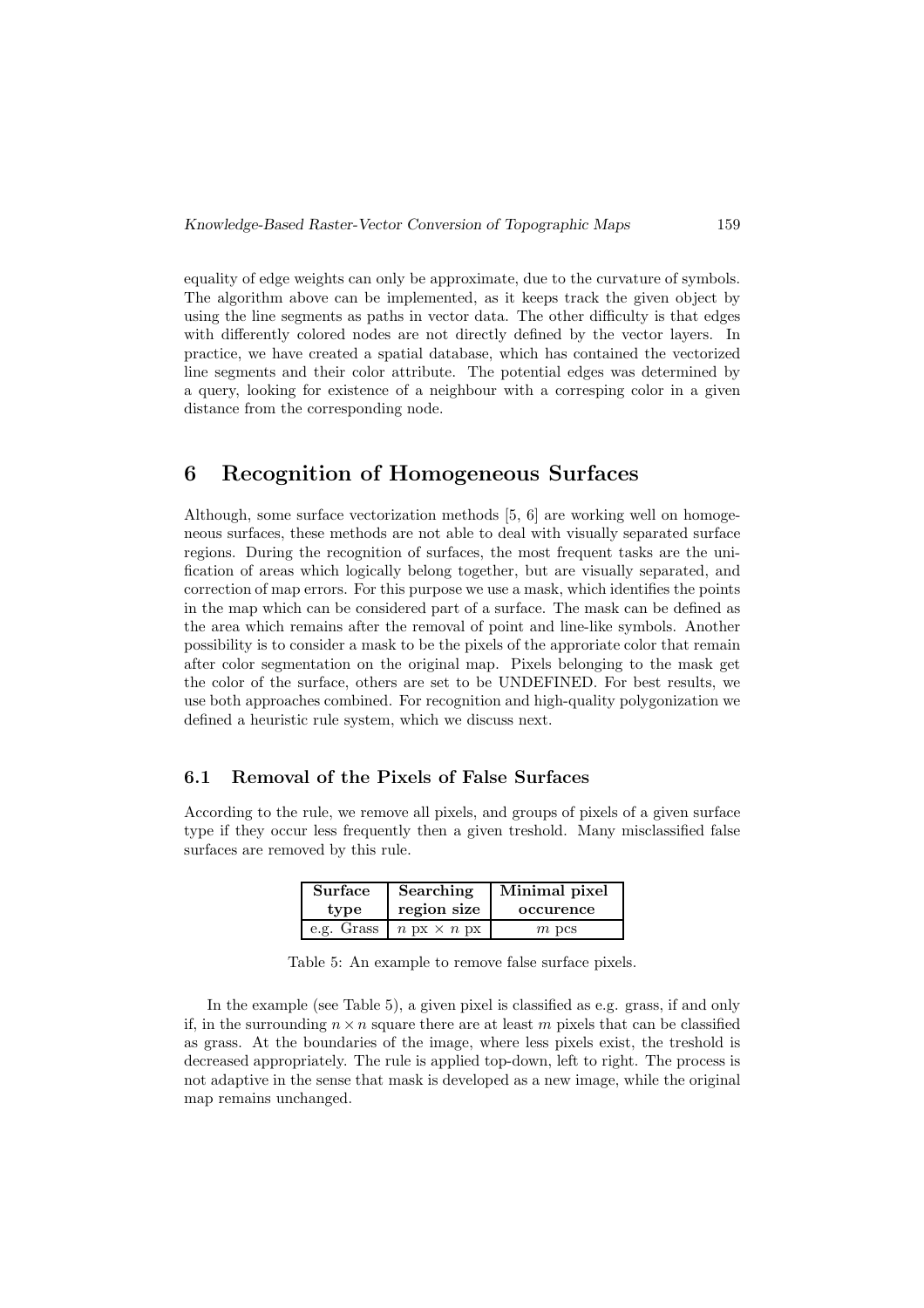#### 6.2 Classification of Delimited Surfaces

On topographical maps it is usual practice that certain areas are delimited with a line, which forms a polygon. This helps recognition if we know that the polygon exclusively surrounds a homogeneous area of given type. In such cases, as soon as we determined a dominant surface we can classify the whole surface within the polygon. For example, in the case of a house, the color of the delimiting polygon is always black, and the surface within the polygon is pink. To determine if the polygon surrounds the given ares we use the usual "flooding" technique from any inner point. In practice, this needs a treshold (see Table 6) to limit "flooding".

|                       | Border   Blob type   Flood limit |
|-----------------------|----------------------------------|
| e.g. Black e.g. House | $n_{\text{DX}}$                  |

Table 6: An example of the classification rule.

If flooding does not stop under the specified treshold  $n$ , we terminate and classify the area as UNDEFINED.

#### 6.3 Joining Surfaces

The removal of point and line-like objects result in discontinuity of surfaces. We need a separate rule to join these (see Table 7), which describes what to do if there is an unexpected pixel during the top-down, left-right processing of the mask. From the given point, that is the occurrence of the first unexpected pixel, it searches within a predetermined limit  $n$ , in opposing directions for surfaces which have been classified as of the same type. If search succeed in finding such surfaces, then the color of the original pixel is changed to that of the surrounding surface. This process can be repeated m times or until no further change has made.

|            | <b>Blob type</b> Searching radius   Iterations |  |
|------------|------------------------------------------------|--|
| e.g. Grass | $n_{\text{DX}}$                                |  |

Table 7: Rule to fill gaps between surfaces.

#### 6.4 Removal of Small Damaged Areas and Holes

Small erros can be often found on maps. In a clearly defined area, there might be spots which apparently do not belong there. Forests, for example, often contain empty areas yet the whole should be classified as one. Another source of errors, is when the type of a small area is clearly identified, yet, due to its small size or its context this classification can not be accepted. In these cases, the anomalous pixels are removed. Table 8 gives further details.

The rules given above are mostly complete, in the sense that most pixels and areas are classified into one of the known types. Yet, unclassified areas may remain.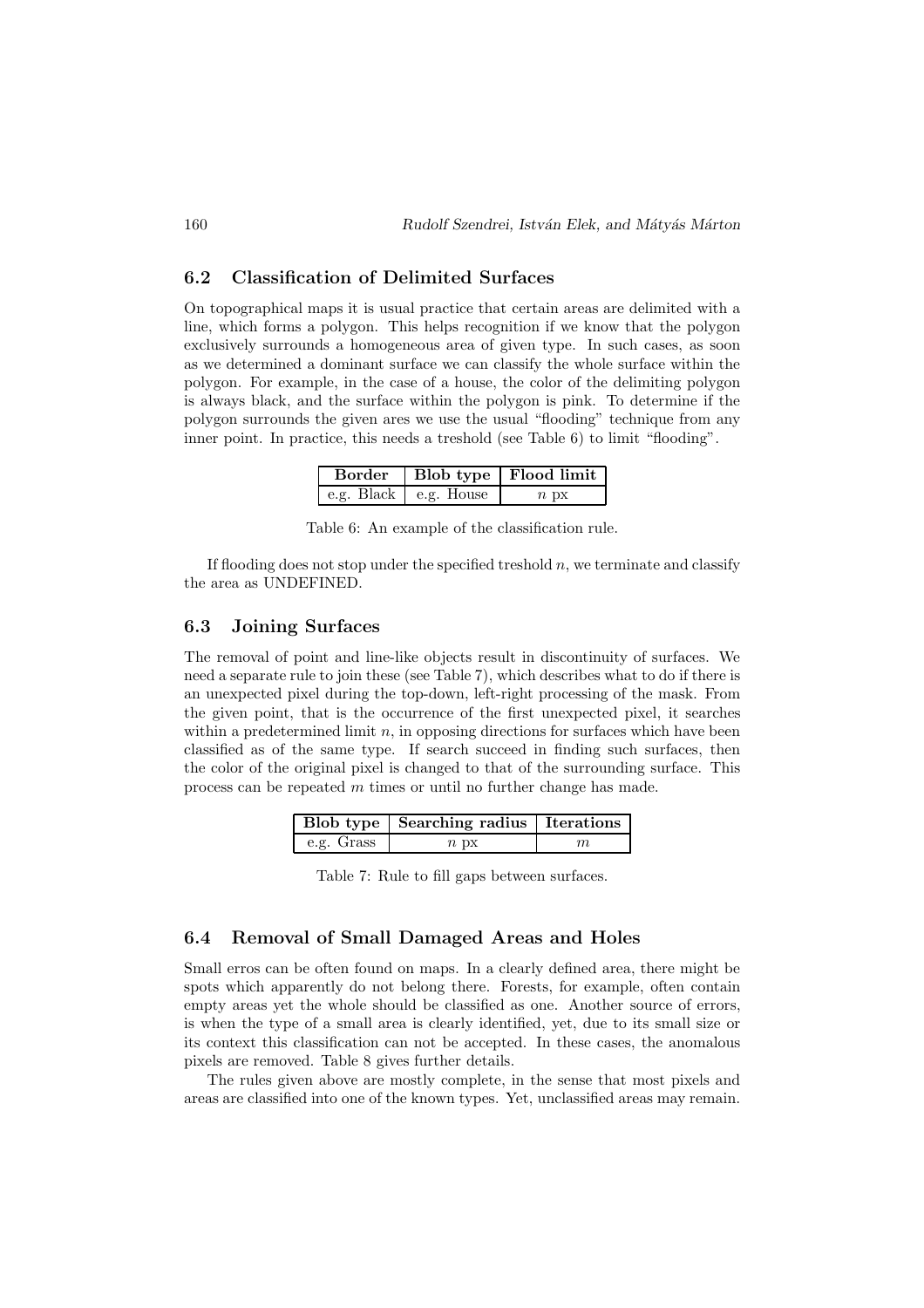|            | Blob type   Bounding type   Blob size limit |                 | Decision         |
|------------|---------------------------------------------|-----------------|------------------|
| Non-forest | Forest                                      | $n_{\text{DX}}$ | $Type := Forest$ |
| Forest     | Non-forest                                  | $m$ px          | Eliminate        |

Table 8: Eliminate blobs and holes on a forest layer.

Most of the time, those unclassified areas are surrounded by many areas of *different* types, so the techniques above fail. Table 9 shows a rule set which helps under such circumstances, but interestingly it also helps to reclassify previously classified areas. The table specifies for which pixels or areas should the rules apply, which surrounding areas are dominant, which areas are sub-dominant, and what other types must occur nearby. In other words, Table 9 is a higher level rule set, providing a sort of context sensitivity to the classification process. The distance limit can be interpreted as the maximum of the smallest diameter of the discontinuity, and the size limit determines the largest discontinuity which can be filled. If at least one of the conditions of the rule is satisfied the area can be reclassified to the dominant type.

|         | Dominant | Sub-dominant           | Dist.           | <b>Size</b>  |
|---------|----------|------------------------|-----------------|--------------|
| Type    | type     | types                  | limit           | <b>limit</b> |
| Unknown | Grass    | Set (Forest, Vineyard) | $n_{\text{DX}}$ | $m$ $px$     |

Table 9: Rule to fill multi-bounded blobs, pixels and holes.

The rules specified in 9 specify for which areas a rule should apply. Often what is needed is to exclude a rule to be applied to a given surface. Such a case is when we are attempting to eliminate discontinuities between two areas, but we want to avoid considering a river as a discontinuity. To handle such situations, we need to provide a mask for the areas we wish to retain. Only the areas of interest get an appropriate type, others get UNDEFINED. Then we unite the results of the original and the temporary mask by copying the defined types from the later onto the former. Table 10 provides the details.



Figure 8: Result of using rules for filling multi-bounded blobs, pixels and holes.

While a human expert is able to manually vectorize map anomalies, like discontinuity and additional hidden information, the raw segmentation is unable to recognize them.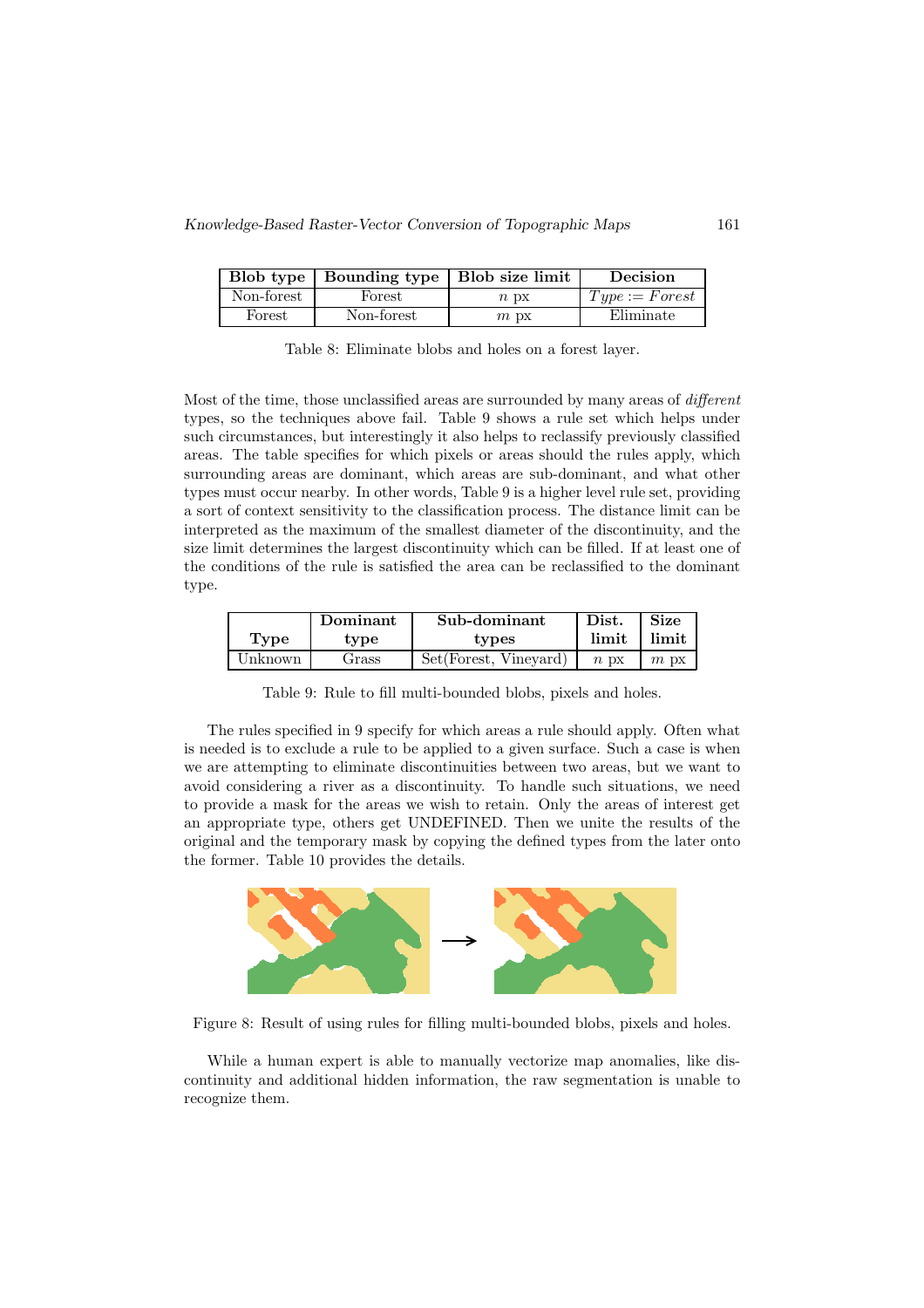| Surface | Type of | Type of                                 |
|---------|---------|-----------------------------------------|
| type    |         | dominant surface   sub-dominant surface |
| House   | House   | Grass                                   |

Table 10: A. Surface type selection. B. Combine grass and house surfaces, preferring houses to "draw" onto the grass layer.

|                | <b>Surface</b> | Correct | $False^+$ | $False^-$ | Time            |
|----------------|----------------|---------|-----------|-----------|-----------------|
|                | Field          | 88.75%  | $0.93\%$  | 11.25\%   | 0 <sub>ms</sub> |
| Segmentation   | Forest         | 84.59%  | $3.53\%$  | 15.44\%   | 2460ms          |
| results        | Vineyard       | 51.23%  | 443.01%   | 48.76%    | 2460ms          |
|                | Meadow         | 85.67%  | 1.87\%    | 14.34\%   | 3100ms          |
|                | Field          | 98.17\% | $3.77\%$  | 1.83%     | 57ms            |
| Reconstruction | Forest         | 96.96%  | 0.78%     | $3.04\%$  | 4927ms          |
| results        | Vineyard       | 63.01%  | 25.93%    | 36.99%    | 5044ms          |
|                | Meadow         | 97.31%  | 1.19%     | 2.69%     | 8964ms          |

Table 11: Segmentation is done by the method described in section Recognition of Line-Like Symbols. Runtime and quality were measured on a topographic map of scale 1:10000. Results were compared to the result of the manual vectorization.

As it can be seen on Table 11, the reconstruction algorithms decreased the ratio of false positives, improved the vectorization accuracy and "recognized" some hidden information, which could be recognized earlier only by a human expert.

# 7 Recognition of Texturized Surfaces

Texturized surfaces are made up of repetition of smaller images, which are never rotated. The algorithm we described for the recognition of point-like symbols can be generalized (and at the same time specialized by removing the rotation steps) to simultaneously recognize multiple point-like symbols.



Figure 9: Texture, representing a region covered by scrub: a) texture, b) a texture tiled with subtextures showing the kernel.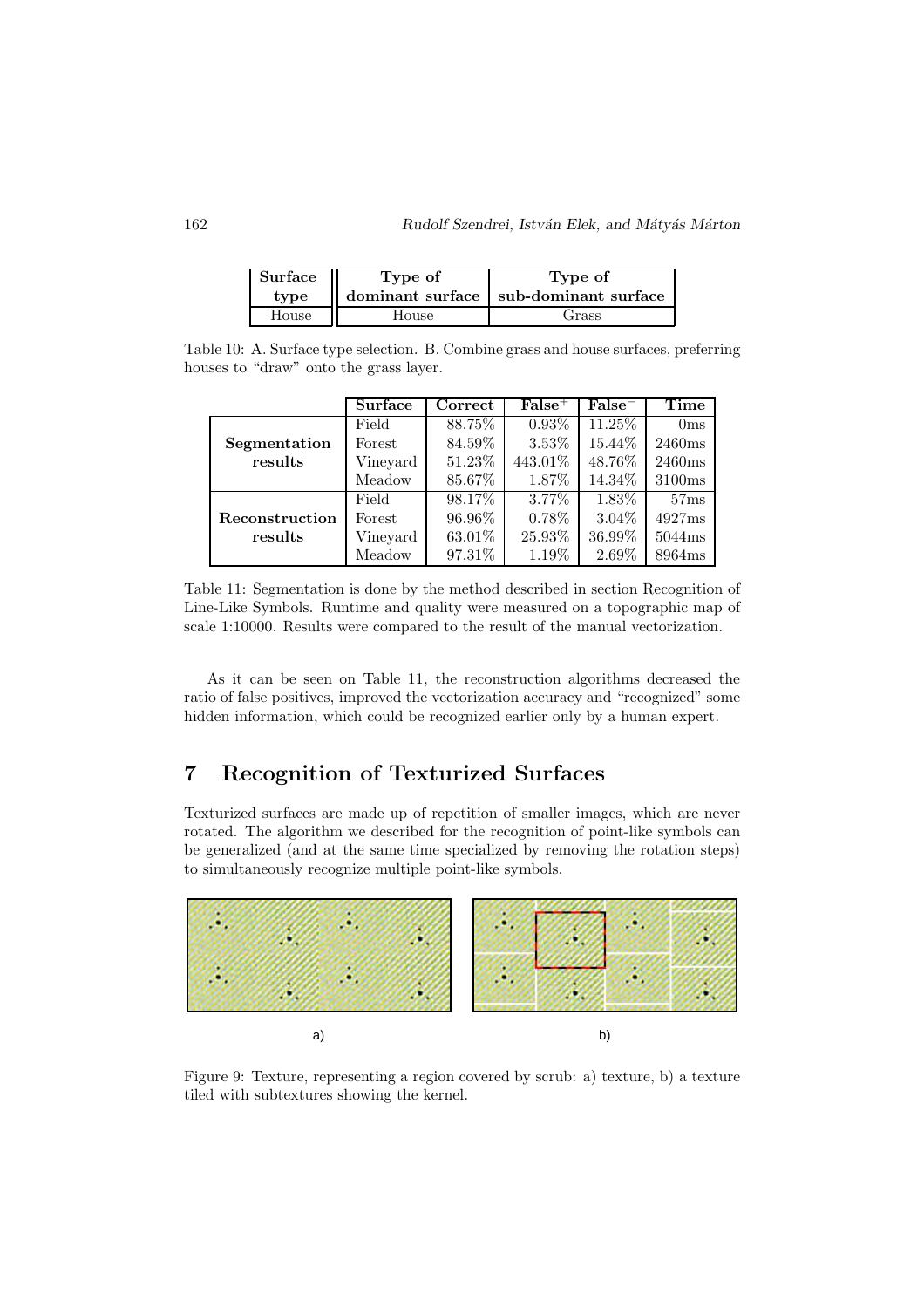It is assumed that, besides the point-like symbols, raster data for all textured surfaces, with the appropriate scale, are available and can be uniquely identified by their index. The algorithm of Section 4 will now be applied to recognize texture kernels instead of point-like objects. The modifications required are as follows:

- 1. Prepare a binary mask with the same size as the original map, and initialize all elements of it to FALSE.
- 2. Prepare a surface mask with the same size as the original map and initialize all elements of it to UNDEFINED. Each element of the surface mask is an index, which uniquely identifies a surface type or remains UNDEFINED.
- 3. Perform thinning on the map (for example Laplace).
- 4. Order the texture kernels according to their standard deviation, and call it TKA.
- 5. Process those pixels of the map which are currently unidentified (their index is UNDEFINED) in a top-down left to right fashion, which means performing the following steps:
	- a) Assign TRUE to all elements of TKA (meaning no matching has been attempted).
	- b) Calculate the standard deviation  $\sigma_c$  of the current map segment, that is the image starting at the pixel identified in step 5.
	- c) In TKA find the closest match to  $\sigma_c$ , for which its boolean entry is TRUE.
	- d) Match the two pieces of images within the given standard deviation treshold.
	- e) If they match, assign them matching texture type to each element of the surface mask for the area under consideration, and set the corresponding elements of the binary mask to TRUE. Then continue from step 5.
	- f) If there is no match, mark the texture kernel with FALSE and continue from step 5.c.

On the edges of textured surfaces, the kernels are usually not complete. In such cases, the algorithm as it stands is not capable of successful recognition. Those fractions can usually be identified by surrounding texture rectangles.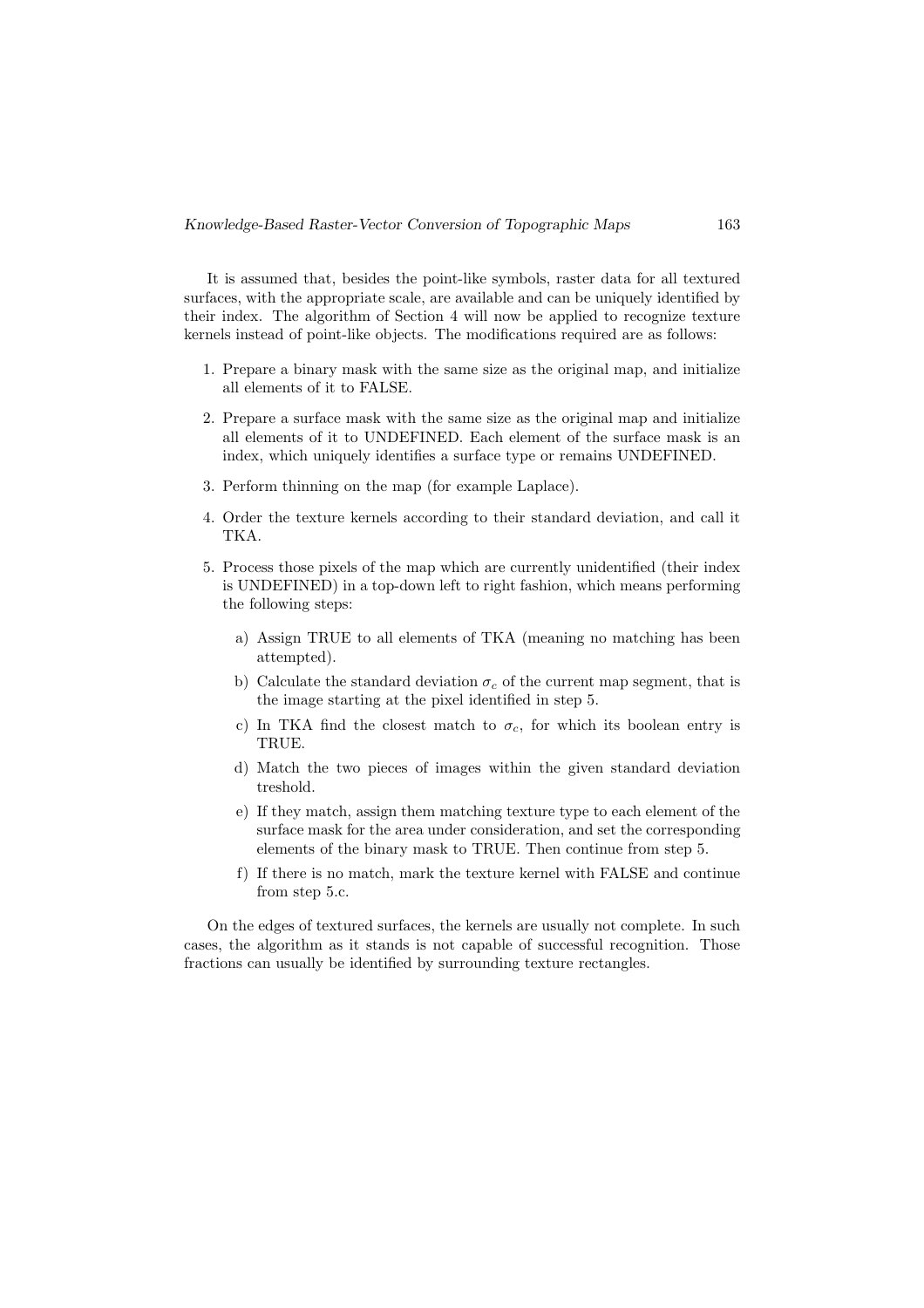### 8 Conclusion

In this article, the results of the IRIS projects are discussed. The project aims to automate and support the recognition of raster images of topographic maps, with the combination of digital image processing and a knowledge-based approach. The developed system contains the basic knowledge of the classification of symbols to point-like, line-like and surface-like. From the point of recognition, there is an algorithmic difference between the recognition of homogeneous surfaces and textured surfaces.

The robustness of IRIS is based on the insight that layers of symbols are recognized (and "removed") in reverse order of their printing. The interpretation of line-like symbols is the most difficult, and it can not be surprising that the task requires the heaviest mathematical machinery. EF graphs are used for the recognition of curved, line-like objects with a systematic pattern.

Rules of knowledge-based systems also appear in IRIS, and numerous rules are used for the recognition of homogeneous surfaces.

It is widely accepted, that knowledge-based systems do not match the quality of human experts, yet, there are areas where automation is desirable and produces better results. Within its own limits a knowledge-based system is reliable, it is neither superficial nor does it makes mistakes. Both of these qualities have exceptional value in the case of maps with rich structure. While human interpretation and manual vectorization are error-prone, an automated system can process vast amount of details.

Experiences with IRIS clearly demonstrates that human experts will always be required, yet it is an exciting challenge to decrease the amount of repetitive, and error-prone tasks.

While most point-like objects are recognized ( $> 99\%$ ), some works remain to eliminate the false positives. We experienced the same difficulties when we tried to recognize the texturized surfaces. We have shown also a feature recognition method to line-like symbols. We found that these features could be recognized well  $(>80\%)$ . which speeds up the later manual postprocessing. It removes the recognized features and assigns the attributes of the feature to the corresponding object. Furthermore, we developed a method to deal with the hidden surface objects. Formerly, these objects could be identified only by a human expert. As it can be seen on Table 11, our knowledge-based method is able to make deductions by predefined rules to refine the segmentation results and recognize surface discontinuities and hidden surface regions.

We tested our methods on hungarian topographic maps at scale 1:10000. We have scanned the maps at 300 dpi resolution, which produced ca. 100 megapixels bitmaps. The recognition time for each point-like symbol was 3-4 seconds, while the recognition of the line-like object features on the whole map took 15-18 seconds. The surface reconstruction took 5-6 seconds for each surface layer. The total vectorization time was less than 2 minutes, compared to a vectorization made by a human expert, which takes many hours.